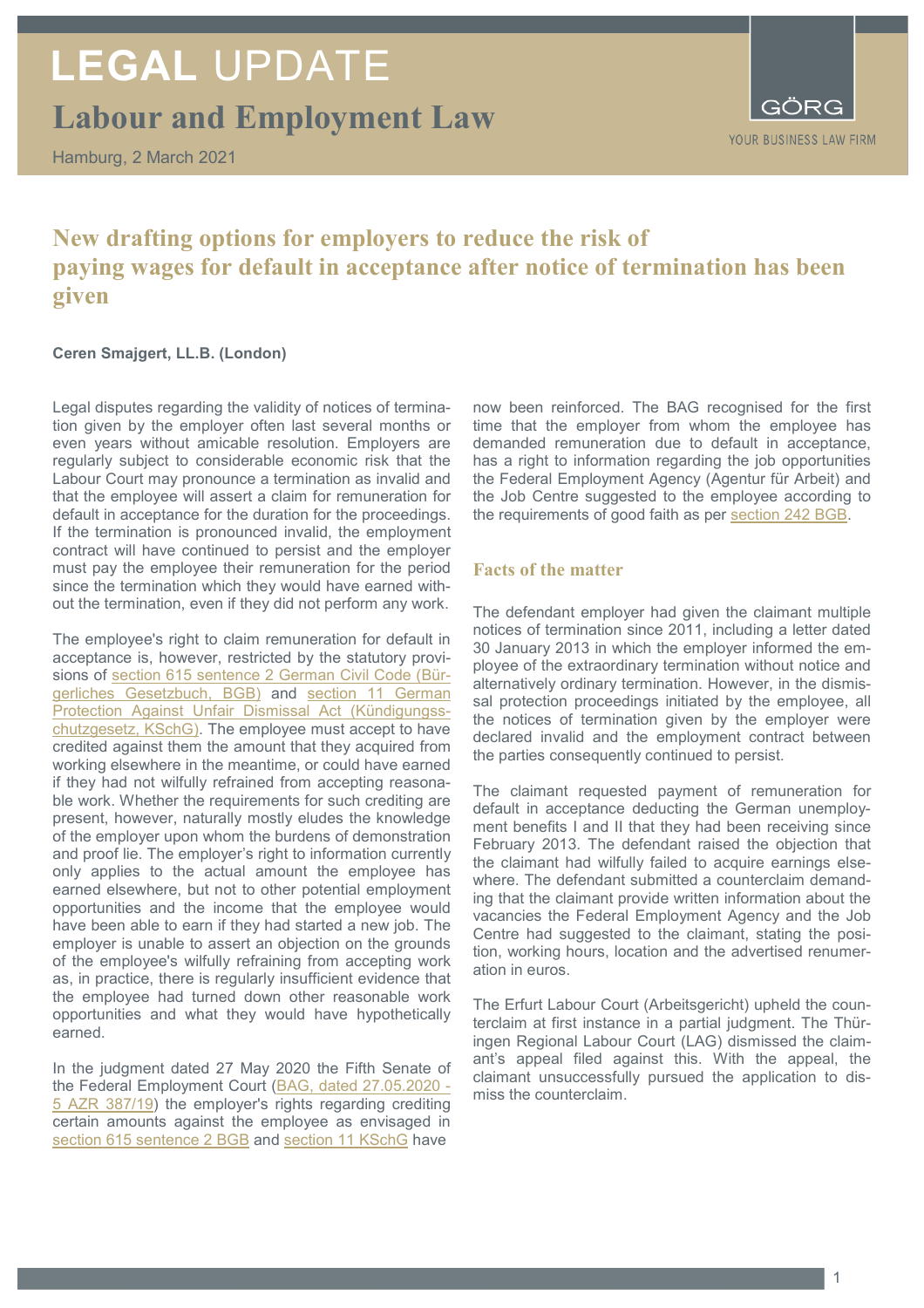# **LEGAL** UPDATE

**IHRE WIRTSCHAFTSKANZLEI** 

### **Ruling**

The BAG allowed the defending employer's claim to information against the claimant and rejected the appeal. The basis of the information request was the claimant's secondary obligation under the employment contract as per [section 242 BGB.](https://www.gesetze-im-internet.de/bgb/__242.html) The BAG acknowledged that the German Code of Civil Procedure (Zivilprozessordnung, ZPO) does not fundamentally recognise an obligation to provide information on the part of the party that is not subject to the burden of producing evidence and the burden of proof. But it also pointed out that the employer was usually excusably unable to demonstrate or prove that the employee was employed elsewhere at all, nor could the employer provide information as to the amount of the other earnings. The BAG added that the employer was also excusably uninformed about the existence and scope of the suggested vacancies and unable to obtain the information necessary in a lawful, reasonable manner itself.

In particular, the possibility of indiscriminate surveillance of an employee by an investigator without any definite suspicion of severe misconduct was limited by data protection law. The Court then stated that the employer was also not able to provide any information about the vacancies suggested to the employee by the Federal Employment Agency and the Job Centre on the basis of the confidentiality of social data principle (Sozialgeheimnis) as per [section 35 \(1\) German Social Code Book I \(SGB I\).](https://www.gesetze-im-internet.de/sgb_1/__35.html) There were no other legal options to obtain information available to the employer. Likewise, it was almost impossible for the employer to have any accidental knowledge of suggested vacancies in contrast to remuneration actually acquired elsewhere. The employee, in turn, could easily provide the required information without inadmissibly altering the situation in terms of producing evidence and providing proof in the proceedings. The employee was aware of the suggested vacancies and fundamentally had no contradictory interest warranting protection.

In conclusion, the BAG stated that the employer therefore had a substantive right to information which deviated from the principle and was derived from good faith. Without this the employer's ability to credit any money against the employee at least in terms of any earnings from other employment or potential job opportunities at third parties as envisaged by law would be practically non-existent.

The BAG also made it clear that it was diverting from its previous case law, according to which not even failing to register with the Job Centre as looking for work fulfilled

the criterion of wilfully refraining from accepting work and the employee was not obligated to accept vacancies suggested by the Federal Employment Agency (cf. BAG dated 16.05.2000 - 9 AZR 203/99). This decision was handed down at a time when there were still no active cooperation obligations incumbent upon the unemployed. By now employees were, in accordance with [section 2 \(5\)](http://www.gesetze-im-internet.de/sgb_3/__2.html)  [SGB III,](http://www.gesetze-im-internet.de/sgb_3/__2.html) requested to actively participate in avoiding or ending unemployment and were also obligated to personally report to the Federal Employment Agency as looking for work without delay after being informed of the termination date of the employment contract, as per [sec](https://www.gesetze-im-internet.de/sgb_3/__38.html#:%7E:text=%C2%A7%2038%20Rechte%20und%20Pflichten%20der%20Ausbildung-%20und,bei%20der%20Agentur%20f%C3%BCr%20Arbeit%20arbeitsuchend%20zu%20melden.)[tion 38 \(1\) SGB III.](https://www.gesetze-im-internet.de/sgb_3/__38.html#:%7E:text=%C2%A7%2038%20Rechte%20und%20Pflichten%20der%20Ausbildung-%20und,bei%20der%20Agentur%20f%C3%BCr%20Arbeit%20arbeitsuchend%20zu%20melden.) The reporting obligation was also to be taken into account in the context of the provisions regarding deducting other earnings in the event of default in acceptance.

### **Comments**

The decision of the BAG opens up new drafting options for employers to oppose an employee's claim for remuneration for default in acceptance after losing a dismissal protection process. The burden of producing evidence and the burden of proof for the amount to be credited against the employee as per section 615 sentence 2 BGB and section 11 KSchG continues to lie with the employer, however, for the first time a claim to information is now available to be used in the proceedings to demonstrate and prove that the employee wilfully refrained from employment elsewhere and to effectively enforce the amounts to be credited against the claim for remuneration for default in acceptance.

In order to reduce the risk of remuneration for default in acceptance, the employer should collate suitable vacancies and give these to the employee as soon as possible. As part of the dismissal protection process, the employee should then no later than upon expiry of the notice period of termination, if applicable also by way of counterclaim, be requested to inform the employer about the vacancies suggested by the Federal Employment Agency and the Job Centre stating the position, working hours, location and the renumeration in euros and the employee should be set a grace period in which to do so. In addition, the employee should also be asked to provide evidence of their registration as looking for work. This is because an employee who fails to register with the Federal Employment Agency and the Job Centre as looking for work and can therefore not have vacancies suggested to them should not be in a better position than an employee who